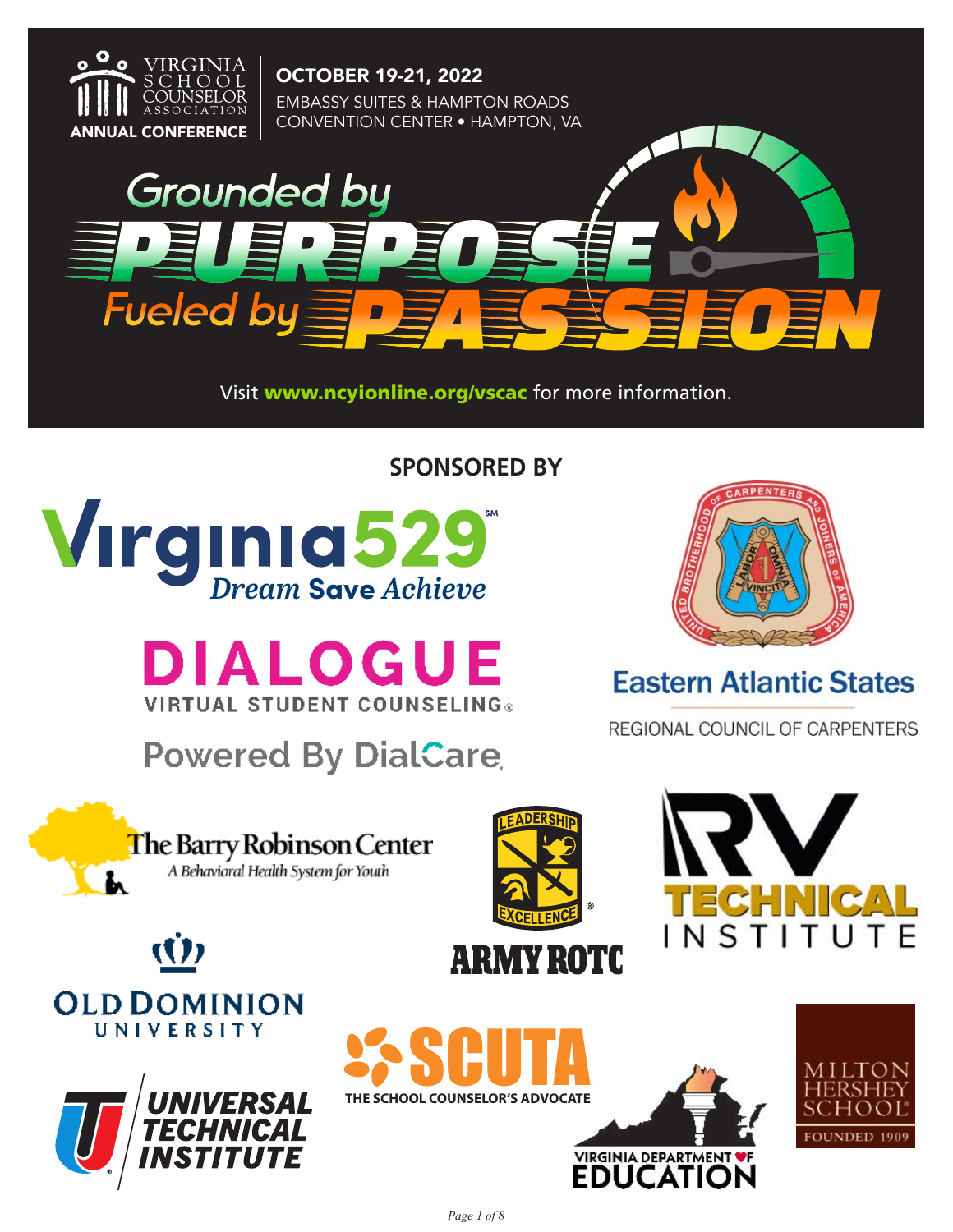# PRE-CONFERENCE SPEAKERS



*Pre-conference sessions are not included in the conference registration fee. Additional fee applies, see registration section.*

### Wednesday, October 19 12:00 p.m. – 3:00 p.m.

### 1. Russ Sabella

Dr. Russell Sabella is currently a Professor of Counseling in the College of Health Professions & Social Work, Florida Gulf Coast University and President of Sabella & Associates. He is well known for his Technology Boot Camp for Counselors workshops conducted throughout the country. Dr. Sabella is Past President (2003-2004) of the American School Counselor Association. He has trained and consulted with thousands of school counselors, educators, parents, and organizational leaders throughout the country.



Russ is the co-author of two books entitled *Confronting Sexual Harassment Learning Activities for Teens* and *Counseling in the 21st Century: Using Technology to Improve Practice*. He is also the author of the popular *SchoolCounselor.com, A Friendly and Practical Guide to the World Wide Web* as well as *GuardingKids. com, A Practical Guide to Keeping Kids Out of High Tech Trouble*.

### Pre-Conference Session – Part I Working with Anxious Children and Teens: Strategies and Best Practices

Anxiety is a normal part of living. It's a biological reaction—the body's way of telling us something isn't right. However, for some people, anxiety is persistent, irrational, and overwhelming. It may interfere with daily activities and get in the way of student achievement. Dr. Sabella will overview various contributing factors to anxiety among children and adolescents and several practical interventions. Participants will learn about approaches, resources, and tools that they can deliver as part of a comprehensive school counseling program to help kids calm themselves down and help them stay on track.

### Pre-Conference Session – Part II Solution Focused Brief Counseling and Teacher/Parent Consultation

This experiential workshop is designed for both beginning and experienced school counselors, educators, and other human service professionals who want to learn an innovative approach to empower their students and stake holders to better recognize and utilize their strengths. This model uses a systematic, five-step approach in which students/parents focus on solutions rather than problems. They are encouraged to think about times when their problems did not exist, and how these times contributed to the absence of the problem, and how to recreate such circumstances in their present situations. Focus is on the students/parents strengths and abilities rather than their weaknesses. Solutions are derived by the students/parents themselves and therefore not only are they more involved in their success, but the solutions fit their unique lifestyles. Finally, because they find their own solutions that work, often self-esteem is increased. With this emphasis of counseling on solutions rather than problems, counseling becomes brief.

## Wednesday, October 19 2:00 p.m. – 5:00 p.m.

### 2. Carolyn Stone

Carolyn Stone, Ed.D., is a Professor of Counselor Education at the University of North Florida (UNF). Dr. Stone is a Past President of the American School Counselor Association (ASCA). Prior to coming to UNF, Dr. Stone spent 22 years with Jacksonville, Florida's Public Schools as an elementary and high school counselor, middle school teacher and Supervisor of Guidance Services. She supervised 225 school counselors. Dr. Stone currently serves as the Ethics Chair for ASCA and has done so for 15 years.



### Legal Literacy and Ethical Practice in the Complex World of School Counseling

School counselors must negotiate the competing interests of the overregulated school environment, student's need for confidentiality and the legal rights of parents to be the guiding voice in their children lives. Updates on these competing interests will be discussed through recent court developments. Legal rulings will be highlighted in areas such as sexually active students, bullying, academic advising, child abuse, educational records, and sexual harassment, first amendment rights, and transgender youth. The goal is to facilitate participants' legal literacy and provide guiding principles to support best ethical practice.

*Carolyn will also be presenting two breakout sessions.*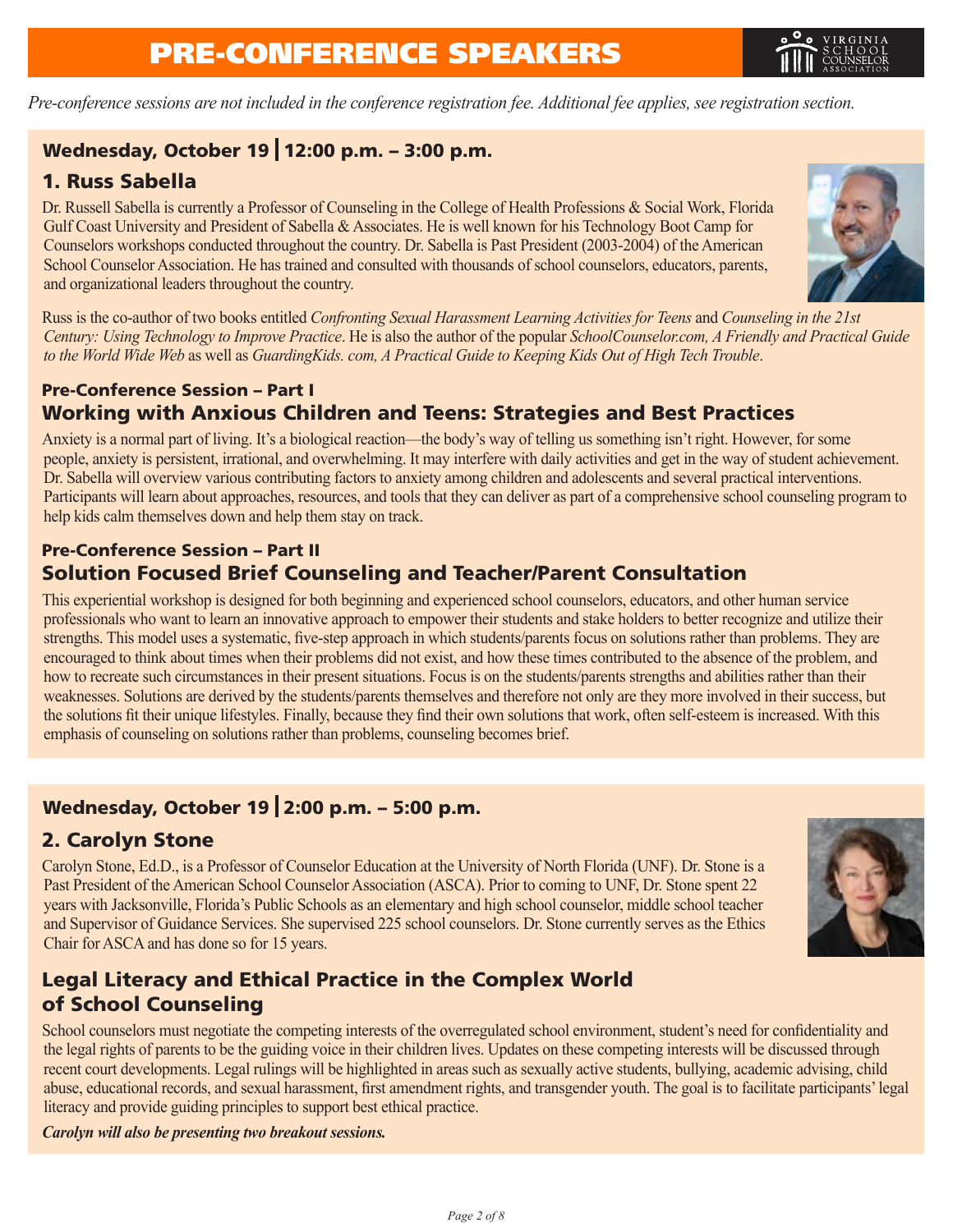## Thursday, October 20

Keynote Speaker (During the 8:30 a.m.–10:00 a.m. Opening Sessions)

## The Hill We Climb: A Journey Toward Justice and Equity in Counseling

### Dr. Cheryl Holcomb-McCoy

ABOUT THIS SESSION: Over the last couple of years, two enduring pandemics—COVID-19 and racial injustice–have impacted the education landscape and the emotional fabric of our country. From "Zoom fatigue" to racialized stress, the pandemics have required school counselors to address mounting numbers of traumatized students and longstanding issues of racial and educational injustice. Dr. Holcomb-McCoy will inspire counselors with a solid call to action. Climbing the hill of racial justice is steep; but school counselors can get to the top by acting with *courage, love, and determination*.

SPEAKER BIO: Dr. Cheryl Holcomb-McCoy is in her sixth year as Dean of the School of Education at American University. Previous to this role, she served as Vice Provost for Faculty Affairs (central administration) and Vice Dean of Academic Affairs (in the School of Education) at Johns Hopkins University. Also at Johns Hopkins, she was an associate professor at the University of Maryland College Park and Director of the School Counseling Program at Brooklyn College of the City University of New York.

Professional colleagues have recognized her with many awards for outstanding multicultural/diversity research, excellence in teaching, and exemplar service. She served as a Faculty Lilly Fellow at the University of Maryland and in 2016, she was selected as an American Counseling Association (ACA) Fellow for her significant contributions in scientific achievement and teaching. While at Johns Hopkins she developed and implemented the \$25M Faculty Diversity Initiative and is the founder of three signature initiatives: *AU's Summer Institute on Education, Equity and Justice (SIEEJ), the Center for Postsecondary Readiness and Success,* and the *AU Teacher Pipeline Project*, a partnership with the District of Columbia Public Schools and Friendship Charter Schools. The second edition to her book, *School Counseling to Close the Achievement Gap: A Social Justice Framework for Success* will be available this fall.

Because of her expertise in college advising and counseling, Dr. Holcomb-McCoy was selected to participate as a consultant to the Obama Administration's Reach Higher Initiative. In July 2014, she was one of the plenary speakers at the White House's Summit on Higher Education held at Harvard University.

*Cheryl will also be presenting a breakout sessions.*

## Friday, October 21

Keynote Speaker (12:00 p.m.–1:50 p.m. Luncheon Speaker)

### School Counseling is Not the Junk Drawer of the School Olivia Carter

ABOUT THIS SESSION: School counselors are the leaders our schools need, but all too often we end up doing more "share" than is "fair." With our unique brand of school counseling magic, we have the opportunity to build comprehensive school counseling programs and lead trauma-informed, equity-centered change in our schools. In School Counseling is Not the Junk Drawer of the School, Olivia Carter, ASCA 2021 School Counselor of the Year, shares creative ways to build your school counseling program, center your students' lived experiences, and foster your own wellness.

SPEAKER BIO: Olivia Carter is the School Counselor Support Specialist for the Cape Girardeau School District in Cape Girardeau, Missouri. She has a Bachelor of Science degree in Psychology and a Master of Arts in School Counseling from Southeast Missouri State University. Prior to her current role, she was the elementary school counselor at Jefferson Elementary in Cape Girardeau, Missouri, where she developed a counseling program that promoted positive, traumainformed changes throughout the school. Olivia has served as Vice President – Elementary, President-Elect, and is currently serving as President of the Southeast Missouri School Counselor Association. She has participated in the Missouri School Counselor Association Emerging Leader Program, and currently serves on the Program Committee for MSCA. In 2019 she was recognized as the Missouri School Counselor of the Year. In her ten years of working in public education, she has written for Forbes, collaborated with Education Week, and served on panels for the Office for Civil Rights and the U.S. Department of Education. Being a mother to two young children has ignited Olivia's passion for equity-centered, trauma-informed comprehensive school counseling programs. She is honored to be recognized as the 2021 School Counselor of the Year by the American School Counselor Association.

*Olivia will also be presenting a breakout sessions.*





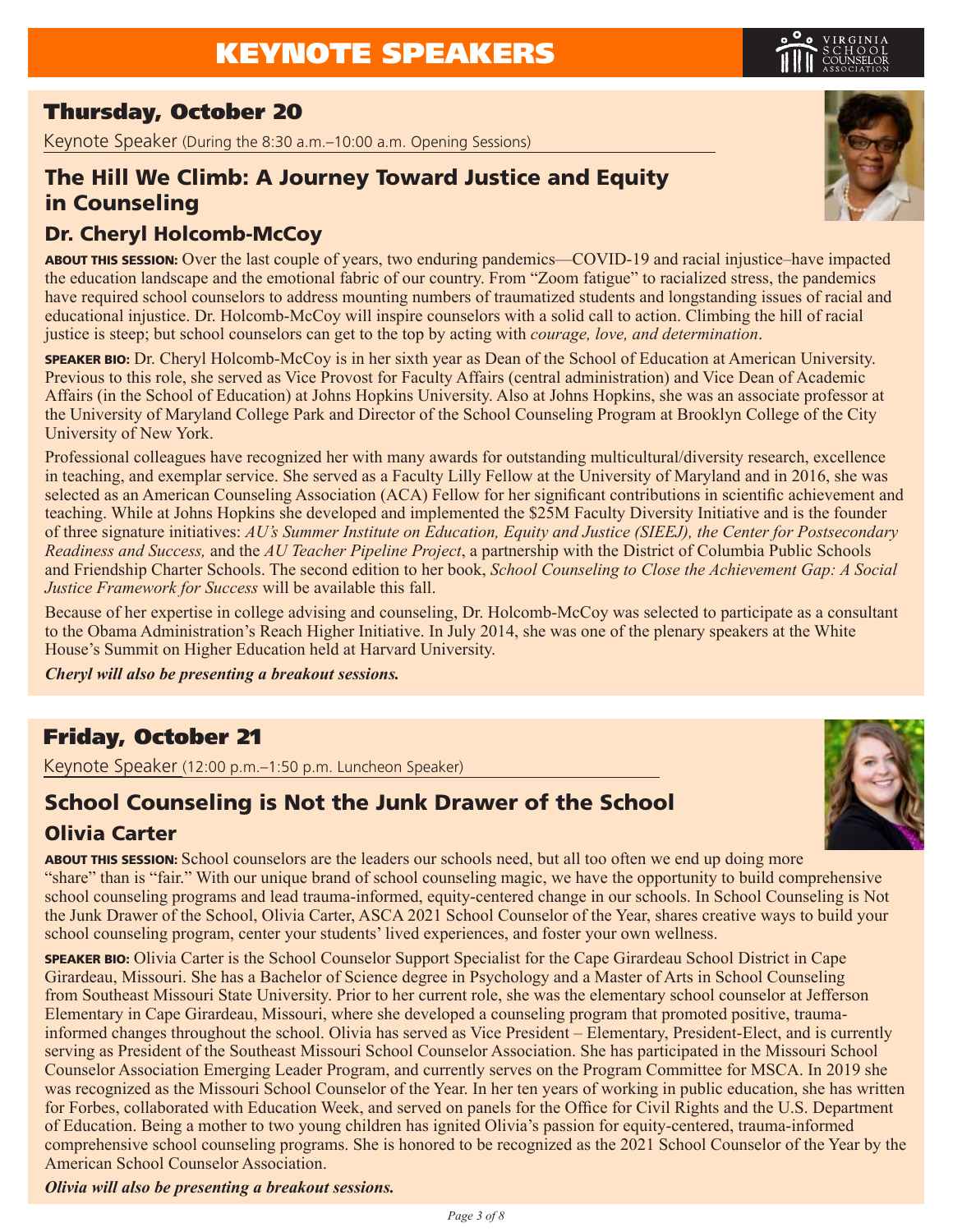## FEATURED BREAKOUT SPEAKER

### Pursuing Cultural Competence

### Paul Harris

ABOUT THIS SESSION: This session focuses on the internal work school counselors and other educators must do in order to implement equitable practices and policies with fidelity. In addition to defining cultural competence, this session curates a strength-based space within which we will explore the many factors that shape our respective worldviews and their implications. Through interactive exercises, participants will leave empowered to see themselves as the best strategy for promoting equity in their schools and districts.

## Promote SEL in Black Male Student-Athletes

ABOUT THIS SESSION: The increased pressure on student athletes at younger ages is a national phenomenon. College recruiting in some sports begins as early as middle school. This pressure is exacerbated for Black males in America, given the disproportionate draw to and historic exploitation through sport. What level of social-emotional intelligence will be necessary for them to navigate that process well? How do we collaborate with coaches and other stakeholders to promote their socialemotional learning? Come learn about how to take a strengths-based approach to such collaborative and advocacy efforts on behalf of Black male student athletes.

SPEAKER BIO: Dr. Paul C. Harris has served as a high school counselor in Virginia and as a counselor educator at the University of Virginia and Penn State University. His practice and research are designed to increase equity, access, and justice in schools. He is passionate about promoting the college and career readiness process of historically marginalized students, with an emphasis on Black male student-athletes. He currently serves on the Senior Advisory Board for The Professional Counselor journal. He is also the former president of the Virginia School Counselor Association and former member of the Board of Directors for the American School Counselor Association.

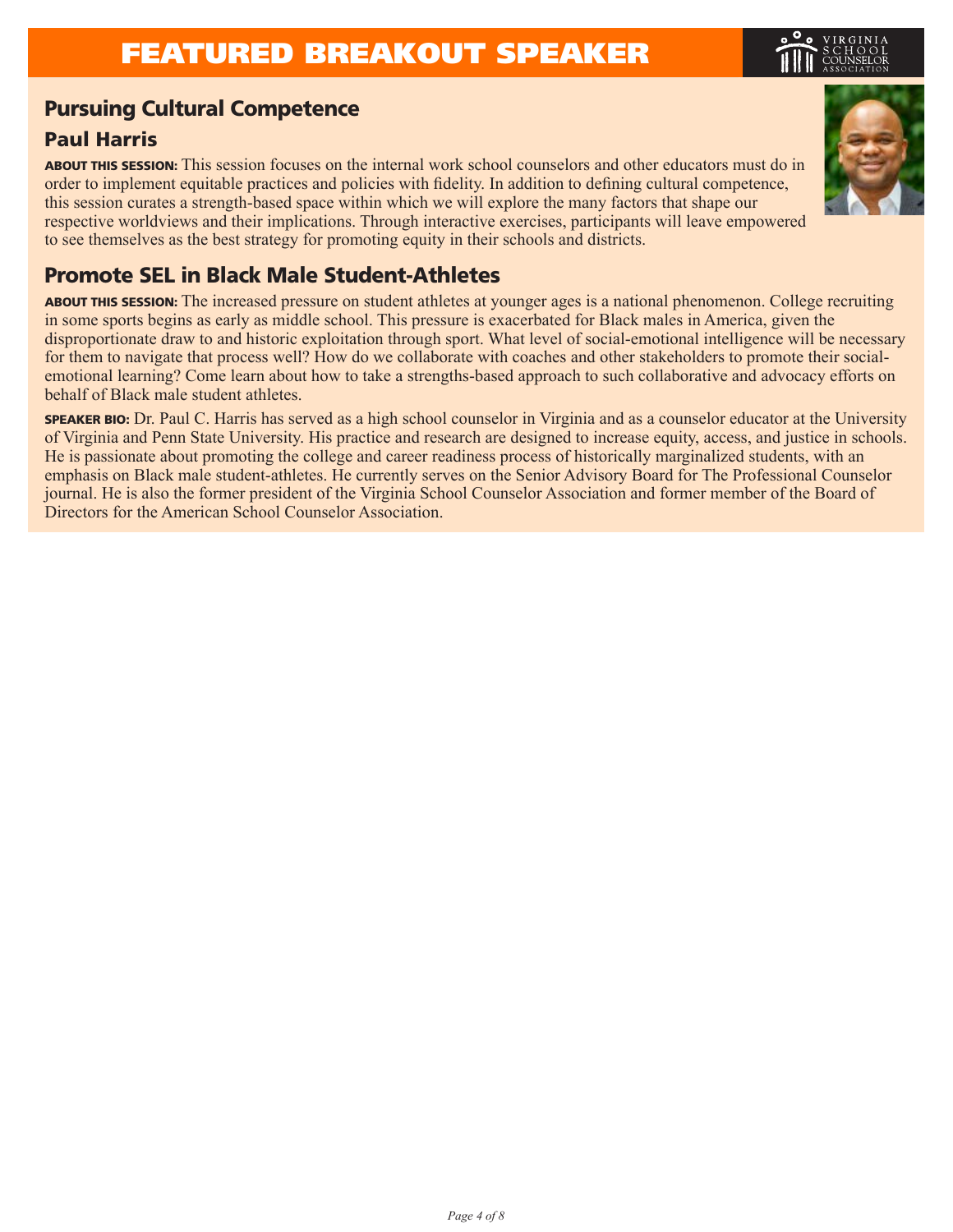

# *Tentative Schedule*

## Wednesday, October 19, 2022

| 11:30 a.m. - 6:00 p.m. | <b>Registration/Information Center Open</b> |  |  |
|------------------------|---------------------------------------------|--|--|
| 12:00 - 5:00 p.m.      | Pre-Conference Sessions                     |  |  |
| $3:00 - 6:00$ p.m.     | <b>Exhibits Open</b>                        |  |  |
| 5:30 - 7:00 p.m.       | "Meet and Greet" Welcome Reception          |  |  |
|                        | <b>Embassy Suites Manager's Reception</b>   |  |  |

## Thursday, October 20, 2022

| 7:30 a.m. - 5:00 p.m.   | <b>Registration/Information Center Open</b>                 |
|-------------------------|-------------------------------------------------------------|
| 7:30 a.m. - 5:00 p.m.   | <b>Exhibits Open</b>                                        |
| 7:30 a.m. - 8:30 a.m.   | Continental Breakfast <i>available in Exhibit Area</i>      |
| 8:30 a.m. - 10:00 a.m.  | <b>Opening Session</b>                                      |
|                         | Featured Speaker and Keynote Speaker – Cheryl Holcomb-McCoy |
| 10:00 a.m. - 10:15 a.m. | <b>Transition Break</b>                                     |
| 10:15 a.m. - 11:05 a.m. | Breakout Session #1                                         |
| 11:05 a.m. - 11:35 a.m. | <b>Break with Exhibitors</b>                                |
| 11:35 a.m. - 12:25 p.m. | Breakout Session #2                                         |
| 12:25 p.m. - 1:25 p.m.  | Box Lunch available in Exhibit Area                         |
| 1:25 p.m. - 2:15 p.m.   | Breakout Session #3                                         |
| 1:30 p.m. - 3:30 p.m.   | Graduate Student "Career Cafe"                              |
| 2:15 p.m. - 2:45 p.m.   | <b>Break with Exhibitors</b>                                |
| 2:45 p.m. - 3:35 p.m.   | Breakout Session #4                                         |
| 3:35 p.m. - 3:50 p.m.   | <b>Transition Break</b>                                     |
| 3:50 p.m. - 4:40 p.m.   | Breakout Session #5                                         |
| 5:30 p.m. - 7:00 p.m.   | Network Social                                              |
|                         | <b>Embassy Suites Manager's Reception</b>                   |
| 8:30 p.m. - 10:00 p.m.  | Evening Activity                                            |
|                         |                                                             |

## Friday, October 21, 2022

| 7:30 a.m. - 12:00 p.m.  | <b>Registration/Information Center Open</b>     |
|-------------------------|-------------------------------------------------|
|                         |                                                 |
| 7:30 a.m. - 12:00 p.m.  | <b>Exhibits Open</b>                            |
| $7:30 - 8:30$ a.m.      | Continental Breakfast available in Exhibit Area |
| $8:30 - 9:20$ a.m.      | Breakout Session #6                             |
| $9:20 - 9:35$ a.m.      | <b>Transition Break</b>                         |
| $9:35 - 10:25$ a.m.     | Breakout Session #7                             |
| 10:25 - 11:00 a.m.      | Morning Break & Exhibit Area - Last Chance!     |
| 11:00 - 11:50 p.m.      | Breakout Session #8                             |
| 11:50 a.m. - 12:00 p.m. | <b>Transition Break</b>                         |
| 12:00 - 1:50 p.m.       | Awards Luncheon                                 |
|                         | Closing Keynote Speaker–Olivia Carter           |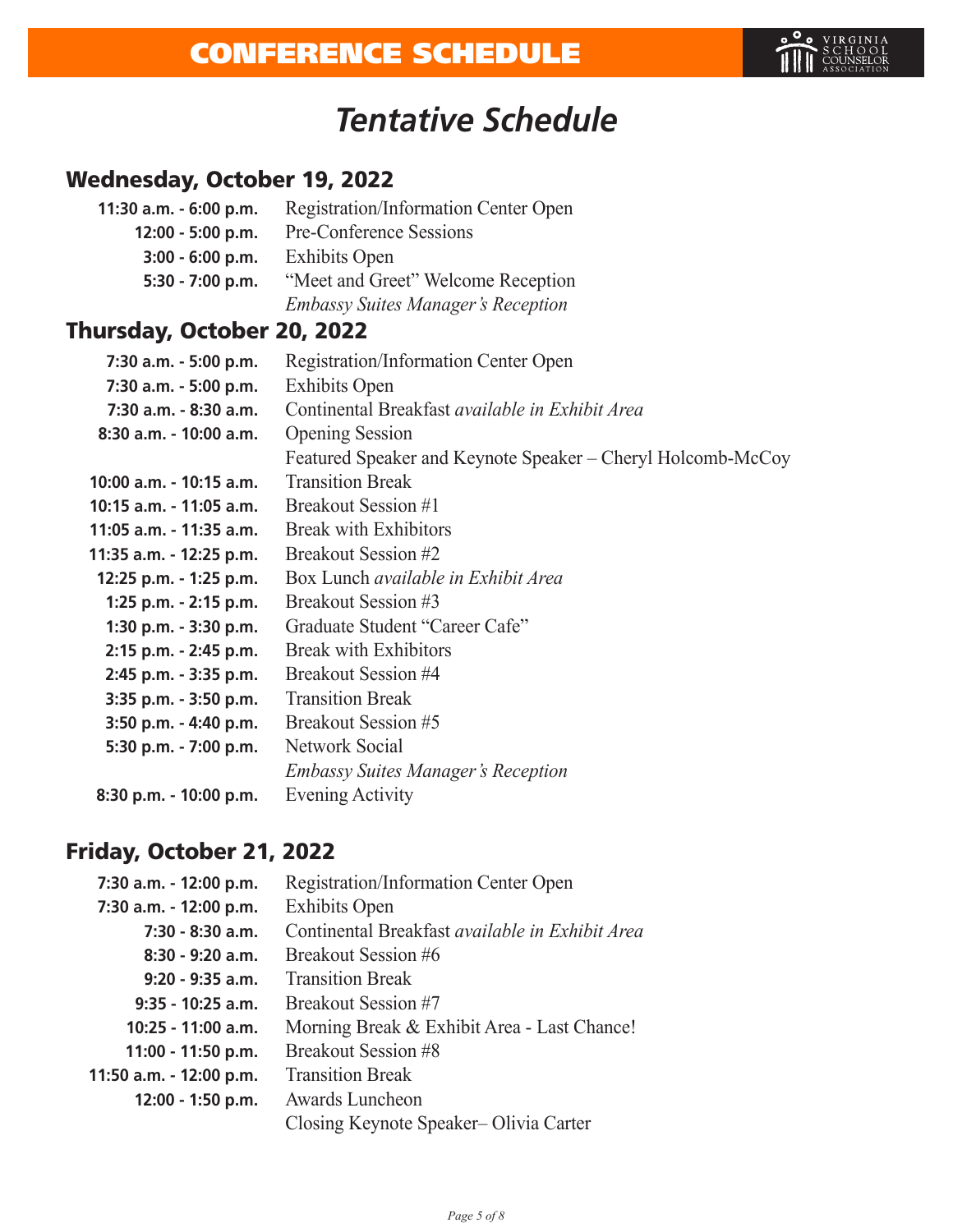## REGISTRATION

| Current VSCA member? Yes Q No Q                                                                                                                                       | <b>Become a</b><br><b>VSCA member</b>                                      |
|-----------------------------------------------------------------------------------------------------------------------------------------------------------------------|----------------------------------------------------------------------------|
|                                                                                                                                                                       | and save!                                                                  |
|                                                                                                                                                                       | <b>Before registering for</b>                                              |
|                                                                                                                                                                       | the conference, visit<br>www.vsca.org and click                            |
| ATTENDEE EMAIL (REQUIRED FOR CONFIRMATION)                                                                                                                            | "Join Us" to become                                                        |
| WORK ADDRESS <b>And All And All And All And All And All And All And All And All And All And All And All And All And A</b>                                             | or renew your annual<br>membership.                                        |
| CITY STATE ZIP                                                                                                                                                        | Or you can bundle your                                                     |
| <b>WORK PHONE (</b><br>No <sub>1</sub><br>VEGETARIAN/GLUTEN FREE MEALS?<br>ATTENDING THE AWARDS LUNCHEON ON FRIDAY?<br>No <sub>D</sub><br>$Yes \Box$<br>Yes $\square$ | membership with your<br>conference registration.<br>See those rates below. |
|                                                                                                                                                                       |                                                                            |

### PLEASE CIRCLE ALL RATES THAT ARE APPLICABLE AND PLACE THE TOTAL IN THE GRAY BOX.

| <b>Pre-Conference Learning Session (Oct 19)</b><br>*circle only one                                                                                                                    |                                  | Professional/<br>Regular Member*                    | <b>Graduate Student/</b><br><b>Retired/Emeritus</b><br>Members* | Non-Member                                                                         |                                       |
|----------------------------------------------------------------------------------------------------------------------------------------------------------------------------------------|----------------------------------|-----------------------------------------------------|-----------------------------------------------------------------|------------------------------------------------------------------------------------|---------------------------------------|
| 1. Russ Sabella Part Land Part II                                                                                                                                                      |                                  | \$50                                                | \$40                                                            | \$75                                                                               |                                       |
| 2. Carolyn Stone Legal Literacy and Ethical Practice                                                                                                                                   |                                  |                                                     | \$50                                                            | \$40                                                                               | \$75                                  |
| <b>Full Conference (Oct 20-21)</b>                                                                                                                                                     | Professional/<br>Regular Member* | Professional/<br>Regular Member*<br>plus Membership | <b>Graduate Student/</b><br><b>Retired/Emeritus</b><br>Members* | <b>Graduate Student/</b><br><b>Retired/Emeritus</b><br>Members*<br>plus Membership | <b>Non-Member</b>                     |
| <b>Early Registration** (by 9/15)</b>                                                                                                                                                  | \$150                            | \$190                                               | \$100                                                           | \$120                                                                              | \$210                                 |
| Regular Registration (9/16 - 10/16)                                                                                                                                                    | \$170                            | \$210                                               | \$120                                                           | \$140                                                                              | \$230                                 |
| <b>Onsite Registration (after 10/16)</b>                                                                                                                                               | \$190<br>\$230                   |                                                     | \$140                                                           | \$160                                                                              | \$250                                 |
| <b>One-Day Attendance</b><br>(Oct 20 OR Oct 21)                                                                                                                                        |                                  | <b>THURSDAY Only</b>                                | <b>THURSDAY Only</b><br><b>FRIDAY Only</b><br>plus Membership   |                                                                                    | <b>FRIDAY Only</b><br>plus Membership |
| <b>Early Registration** (by 9/15)</b>                                                                                                                                                  |                                  | \$110                                               | \$150                                                           | \$110                                                                              | \$150                                 |
| <b>Regular Registration (9/16 - 10/16)</b>                                                                                                                                             |                                  | \$130                                               | \$170                                                           | \$130                                                                              | \$170                                 |
| \$150<br><b>Onsite Registration (after 10/16)</b>                                                                                                                                      |                                  |                                                     | \$190                                                           | \$150                                                                              |                                       |
| *Must be a VSCA Member where noted. Membership must be good through October 21, 2022.<br>** To qualify for the Early or Regular Registration Rates, your registration form AND payment |                                  |                                                     |                                                                 | <b>TOTAL DUE:</b>                                                                  |                                       |

*(copy of your purchase order, check, or credit card) must be received or postmarked by the Early or Regular Registration cutoff dates.*

### REGISTRATIONS CANNOT BE PROCESSED WITHOUT PAYMENT. PLEASE SEND PAYMENT AND REGISTRATION FORM(S) TOGETHER.

### How and Where Do I Pay?

|                       | <b>WEBSITE</b> | <b>EMAIL</b> | <b>FAX</b>       | <b>PHONE</b> | <b>MAIL</b> |
|-----------------------|----------------|--------------|------------------|--------------|-------------|
| <b>CREDIT CARD</b>    |                | V            | V                | v            |             |
| <b>PURCHASE ORDER</b> |                | V            | $\boldsymbol{V}$ |              |             |
| <b>CHECK</b>          |                |              |                  |              |             |

WEBSITE: www.ncyionline.org/vscac

EMAIL: registrations@ncyi.org

FAX: 423-899-4547

PHONE: 866-318-6294

MAIL: National Center for Youth Issues P.O. Box 22185 Chattanooga, TN 37422-2185

*Please make your check or purchase order payable to: National Center for Youth Issues*.

*A W-9 is available on the website.*

PLEASE NOTE: The attendee will receive a confirmation to the email address provided when their registration is processed (make sure to check Junk/Spam folders). Please allow ample time for processing.

### PAYMENT METHOD

 $\Box$  PURCHASE ORDER A COPY OF THE PURCHASE ORDER IS REQUIRED. (PAYABLE TO NATIONAL CENTER FOR YOUTH ISSUES, P.O. BOX 22185, CHATTANOOGA, TN 37422-2185)

 $\Box$  CHECK ENCLOSED (MADE PAYABLE TO NATIONAL CENTER FOR YOUTH ISSUES)

| $\Box$ CREDIT CARD | $\Box$ PERSONAL | $\Box$ CORPORATE |
|--------------------|-----------------|------------------|
|--------------------|-----------------|------------------|

|                                                                                                                                                                                                                                | EXP. DATE | CID# |
|--------------------------------------------------------------------------------------------------------------------------------------------------------------------------------------------------------------------------------|-----------|------|
| NAME ON CARD (PLEASE PRINT) A 2008 THE RESERVED ON A 2008 OF THE RESERVED ON A 2008 OF THE RESERVED ON A 2008 OF THE RESERVED ON A 2008 OF THE RESERVED ON A 2008 OF THE RESERVED ON A 2008 OF THE RESERVED ON A 2008 OF THE R |           |      |
|                                                                                                                                                                                                                                |           |      |
|                                                                                                                                                                                                                                | STATE ZIP |      |
| AUTHORIZED SIGNATURE <b>AUTHORIZED</b>                                                                                                                                                                                         |           |      |

CANCELLATION POLICY: If we are forced to cancel the VSCA Conference because of a "force majeure" event, such as a government restriction on large gatherings that cover the intended size of the conference, then we will issue full refunds of the registrations. Otherwise, our normal cancellation policy will be upheld: There will be no refunds after September 19, 2022. All cancellations before September 19, 2022 will be refunded less a \$25 handling fee. The conference is not responsible for and cannot give refunds due to problems beyond its control such as weather or school closings. There will be no refunds if you register as a NonMember and then later become a member. Please become a Member or renew your membership before registering for the conference. The sponsors of the conference receive registrant contact information.

On social distancing and other health and safety measures, the regulations/guidelines that apply to hotels and conference centers may change. The VSCA Conference will conform to all necessary regulations/guidelines that are in place as of the date of the conference.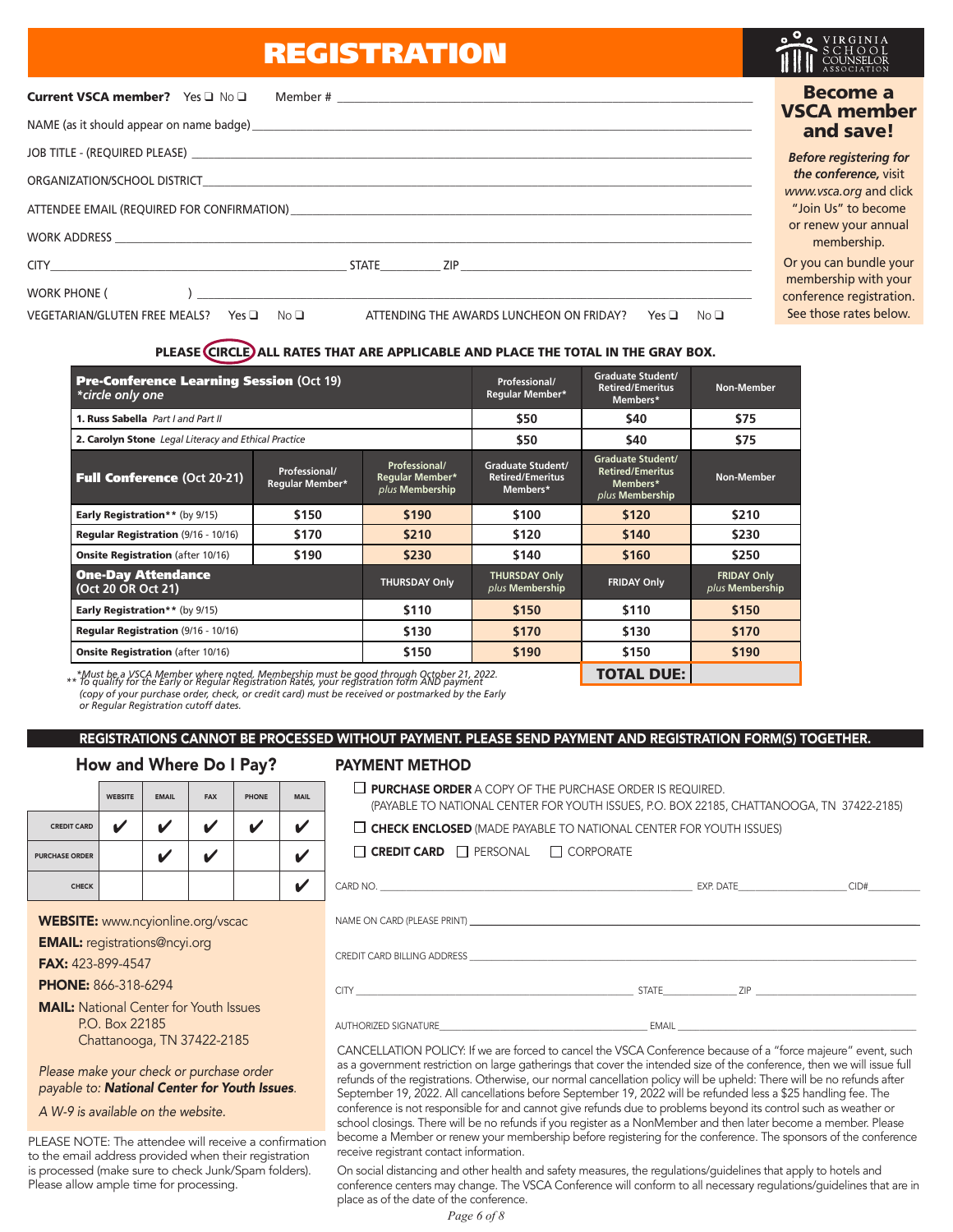# The 2022 Virginia School Counselors Conference will take place at the Embassy Suites & Hampton Road Convention Center

**1700 Coliseum Drive Hampton, VA 23666**



The Embassy Suites has a **conference rate of \$136\* plus tax. Deadline is September 25, 2022**. This rate is valid as long as rooms are available in the block.

\* Add tax for single or double occupancy.

### To make hotel reservations:

CALL: 800-362-2779, or 757-827-8200. Please be sure to tell the hotel the group code "SCA".

REGISTER ONLINE: Go to **www.ncyionline.org/vscac** and scroll to the "Accommodations" section to book a room.

### The Embassy Suites conference rate includes a full, cook-to-order breakfast and an evening Manager's Reception!